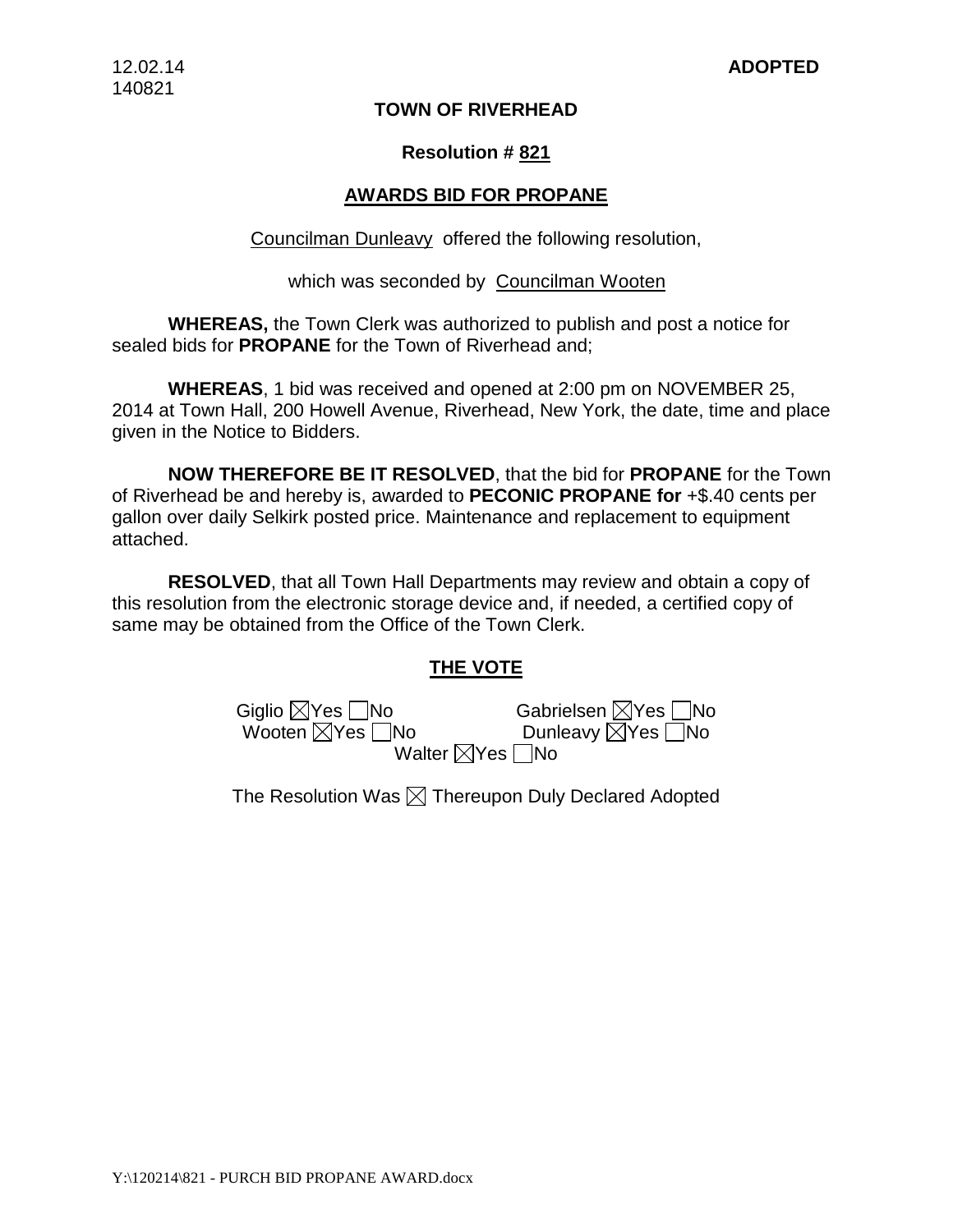### **MAINTENANCE & REPLACEMENT TO EQUIPMENT Town of Riverhead**

The purpose of this is to supply maintenance to propane equipment installed at the locations within the Town of Riverhead receiving propane deliveries. Maintenance shall include:

PICK-UP AND REMOVAL OF OLD TANKS**: \$\_\_\_\_84.00 PER TANK**\_\_\_\_\_

**Complete install of 6 new 100 gallon (420#) tanks at various locations, which includes purchase NOT lease of ASME tanks, new cement slabs (tank base); new twin stage regulators; new high pressure leads; perform leak test; test system; fill tanks and start up on all heaters to check for proper function.**

### **LABOR:**

Hourly rate for 1 \_\_- man crew to perform maintenance work, as required: 8 hours @ (\$ \_\_\_\_84.00 \_\_\_\_\_\_) Total: \$ \_\_\_\_\_\_672.00 A. Weekdays after 8 hours and Saturdays (Hourly rate  $(\frac{2}{3} - \frac{84.00}{3} ) \times (1.5\frac{6}{3} - (\frac{26.00}{3})$ /hour B. Sunday/holiday (Hourly rate  $($_3 \qquad 84.00) \times 2\% =$   $($_168.00)$ /hour

# **PARTS:**

Compensation for furnishing brand-name parts and components:

| A. Up to \$100 Certified Cost plus                     | 60 % = Sub-Total $$$ 160.00 |         |
|--------------------------------------------------------|-----------------------------|---------|
| B. Up to \$500 Certified Cost plus                     | $50 \% =$                   | 750.00  |
| C. Up to \$1000 Certified Cost plus $\frac{40}{8}$ =   |                             | 1400.00 |
| D. Up to \$5000 Certified Cost plus $\frac{30}{6}$ % = |                             | 6500.00 |
| E. Above $$5000$ Certified Cost plus 30 $\% =$         |                             | 6500.00 |

# **TOTAL: \$15,310.00**